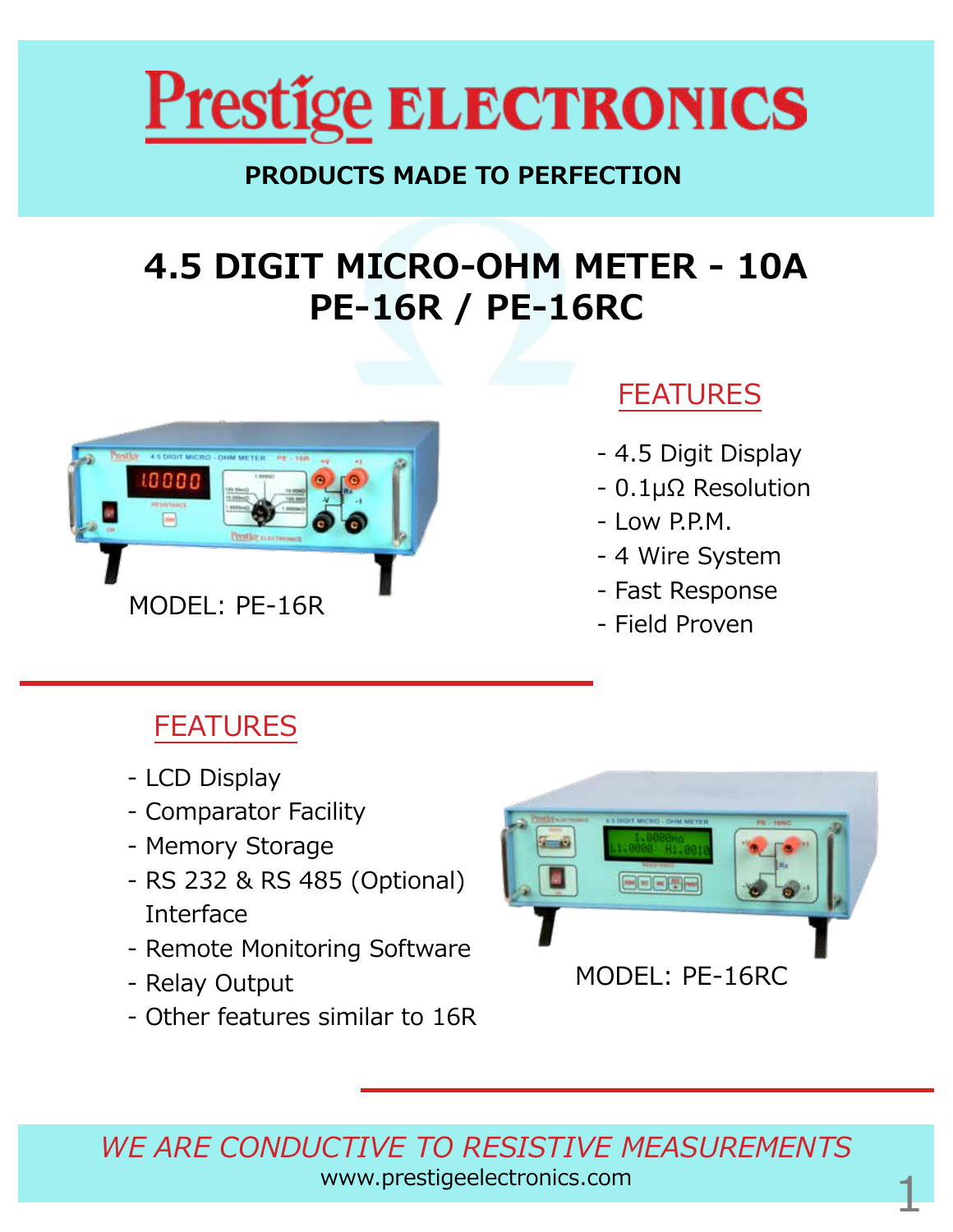#### APPLICATIONS

- CABLES & WIRES
- CONDUCTORS
- MOTORS
- TRANSFORMERS

(CT'S & PT'S)

- CONTACTORS

# ACCESSORIES

- 1m long probe along with
	- 4 crocodile clips
- Instruction manual
- Mains Cord
- Kelvin & Battery
	- Clips (Optional)



OPTIONAL STANDARD



### GENERAL SPECIFICATIONS

- DISPLAY:- 12.5mm LED 16R
- 2 Line LCD with backlight 16RC
- $-$  POWER:  $-$  230V  $\pm$  15%, 50/60 Hz
- OPERATING TEMP:- 5° TO 45° C
- TEMP COEFFICIENT:- 50 P.P.M.

# TECHNICAL SPECIFICATIONS

ACCURACY: - 0.05% of reading  $\pm$  0.03% of range except

0.05% of reading  $\pm$  0.05% of range for 1999.9  $\mu\Omega$ 

| <b>RANGE</b>                                | <b>RESOLUTION</b>     | <b>TEST</b><br><b>CURRENT</b> |
|---------------------------------------------|-----------------------|-------------------------------|
| 0-1999.9 μΩ<br>$(0-1.9999 \text{ m}\Omega)$ | $0.1 \mu\Omega$       | 10 A                          |
| $0-19.999$ m $\Omega$                       | $1 \mu\Omega$         | 1A                            |
| $0-199.99$ m $\Omega$                       | $10 \mu\Omega$        | 1A                            |
| $0 - 1.9999 \Omega$                         | $100 \mu\Omega$       | 0.1A                          |
| $0 - 19.999 \Omega$                         | $1 \text{ m}\Omega$   | 10 mA                         |
| $0 - 199.99 \Omega$                         | $10 \text{ m}\Omega$  | 1 <sub>mA</sub>               |
| 0-1.9999 kΩ                                 | $100 \text{ m}\Omega$ | $0.1 \text{ mA}$              |
| 0-19.999 kΩ*                                | 1Ω                    | $10 \mu A$                    |

\* Only in PE-16RC

*WE ARE CONDUCTIVE TO RESISTIVE MEASUREMENTS* www.prestigeelectronics.com 2